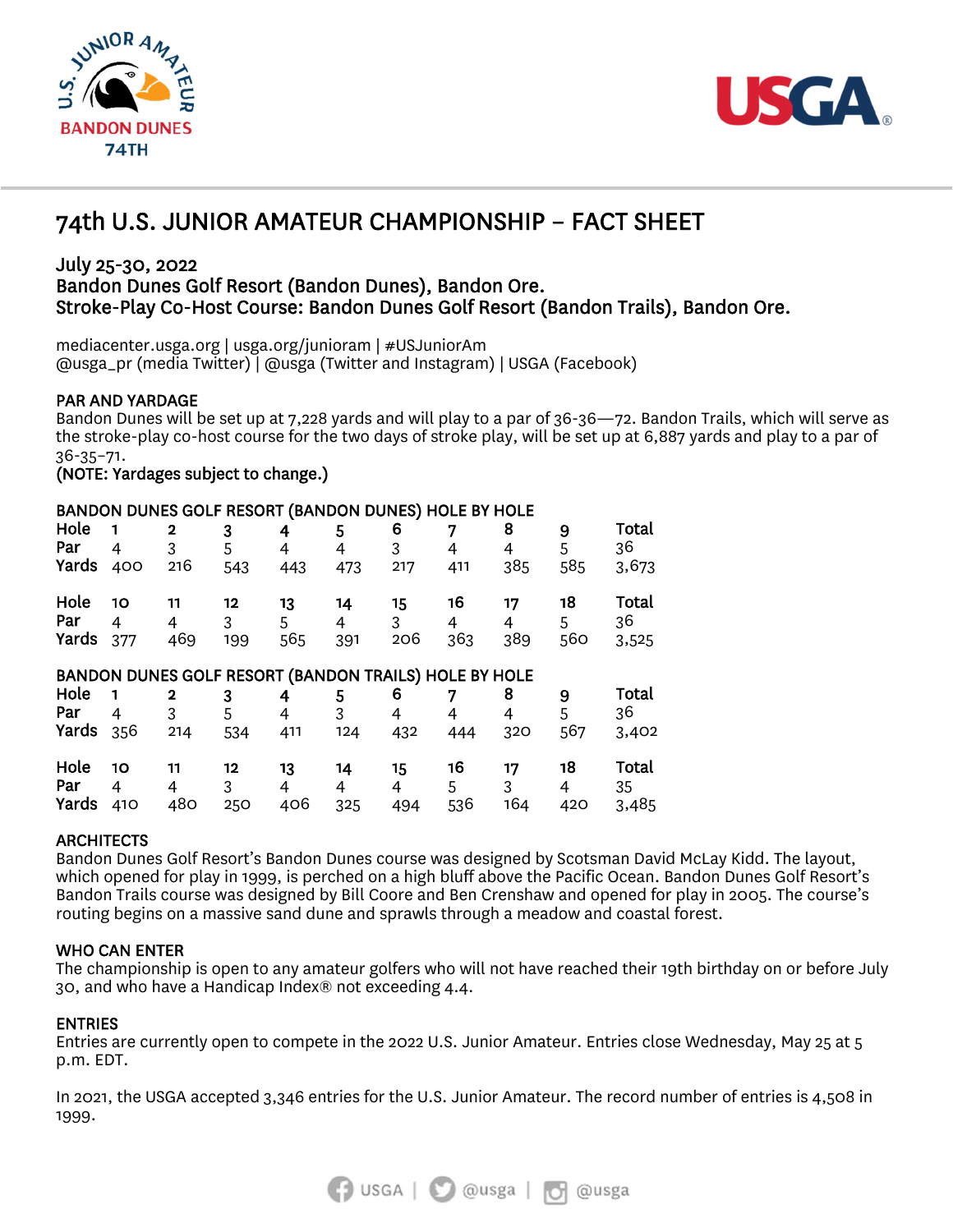# **OUALIFYING**

Qualifying, played over 18 holes, will be conducted from June 1-July 1 at 57 sites in the United States, Canada, and Mexico. California has the most qualifying sites with six, while Florida, Pennsylvania and Texas each have three. Oregon will host one qualifier at OGA Golf Course in Woodburn on June 12.

# CHAMPIONSHIP FIELD

A starting field of 264 golfers will compete in the U.S. Junior Amateur.

Practice rounds will be held on July 23-24. The championship begins with 18-hole stroke-play rounds on July 25- 26. The field will then be cut to the low 64 scorers for match play. Six rounds of match play will determine the champion. The championship match is contested over 36 holes.

### SCHEDULE OF PLAY

Monday, July 25 – First round, stroke play, 18 holes Tuesday, July 26 – Second round, stroke play, 18 holes Wednesday, July 27 – Round of 64, match play Thursday, July 28 – Round of 32 and Round of 16, match play Friday, July 29 – Quarterfinal and semifinal rounds, match play Saturday, July 30 – Championship match, 36 holes

### 2021 CHAMPION

Nick Dunlap, of Huntsville, Ala., defeated Cohen Trolio, of West Point, Miss., 3 and 2, in the 36-hole championship match at The Country Club of North Carolina in Pinehurst. Just the second player from his state to reach a U.S. Junior Amateur final, Dunlap became the first to put his name on the trophy.

### WHAT THE WINNER RECEIVES:

►A gold medal

- ►Custody of the U.S. Junior Amateur Championship Trophy for one year
- ►Exemption into future U.S. Junior Amateurs (while age eligible)
- ►Exemption into the next two U.S. Amateurs (2022, 2023)
- ►Exemption into 2023 U.S. Open at The Los Angeles Country Club (must be an amateur)

#### **HISTORY**

In 1948, the USGA inaugurated the U.S. Junior Amateur Championship to determine the best junior golfer in the United States and to help junior golfers realize the most from the game, win or lose. The first U.S. Junior Amateur was played at the University of Michigan Golf Course and received 495 entries.

Dean Lind, of Rockford, Ill., was the first champion. Lind defeated Ken Venturi, of San Francisco, a future U.S. Open champion, in the final. Only two players, Tiger Woods and Jordan Spieth, have won the Junior Amateur more than once; Woods winning in 1991, 1992 and 1993, and Spieth in 2009 and 2011. Other notable champions include Johnny Miller, David Duval, Scottie Scheffler and Will Zalatoris.

In 2017, the U.S. Junior Amateur champion began receiving a full exemption into the following year's U.S. Open Championship. In 2020, the U.S. Junior Amateur was canceled due to the COVID-19 pandemic. Aligning with ongoing USGA initiatives to expand support of junior golf, the field size for the U.S. Junior Amateur increased from 156 players to 264, beginning with the 2021 championship at The Country Club of North Carolina.

#### CHAMPIONSHIP TROPHY

This large sterling silver trophy, produced by J.E. Caldwell and Co., of Philadelphia, is a replica of a bowl produced by noted early American silversmith Samuel Williamson, which is in the collection of the Philadelphia Museum of Art. Dean Lind was the first to receive the trophy after his 1948 victory at the University of Michigan Golf Course, in Ann Arbor, Mich.

The original U.S. Junior Amateur Trophy is on display at the USGA Golf Museum in Far Hills, N.J.

#### USGA AND BANDON DUNES GOLF RESORT

This is the eighth USGA championship to be conducted at Bandon Dunes Golf Resort,. The resort most recently hosted the U.S. Amateur in 2020, won by Tyler Strafaci. This will be the first U.S. Junior Amateur played at

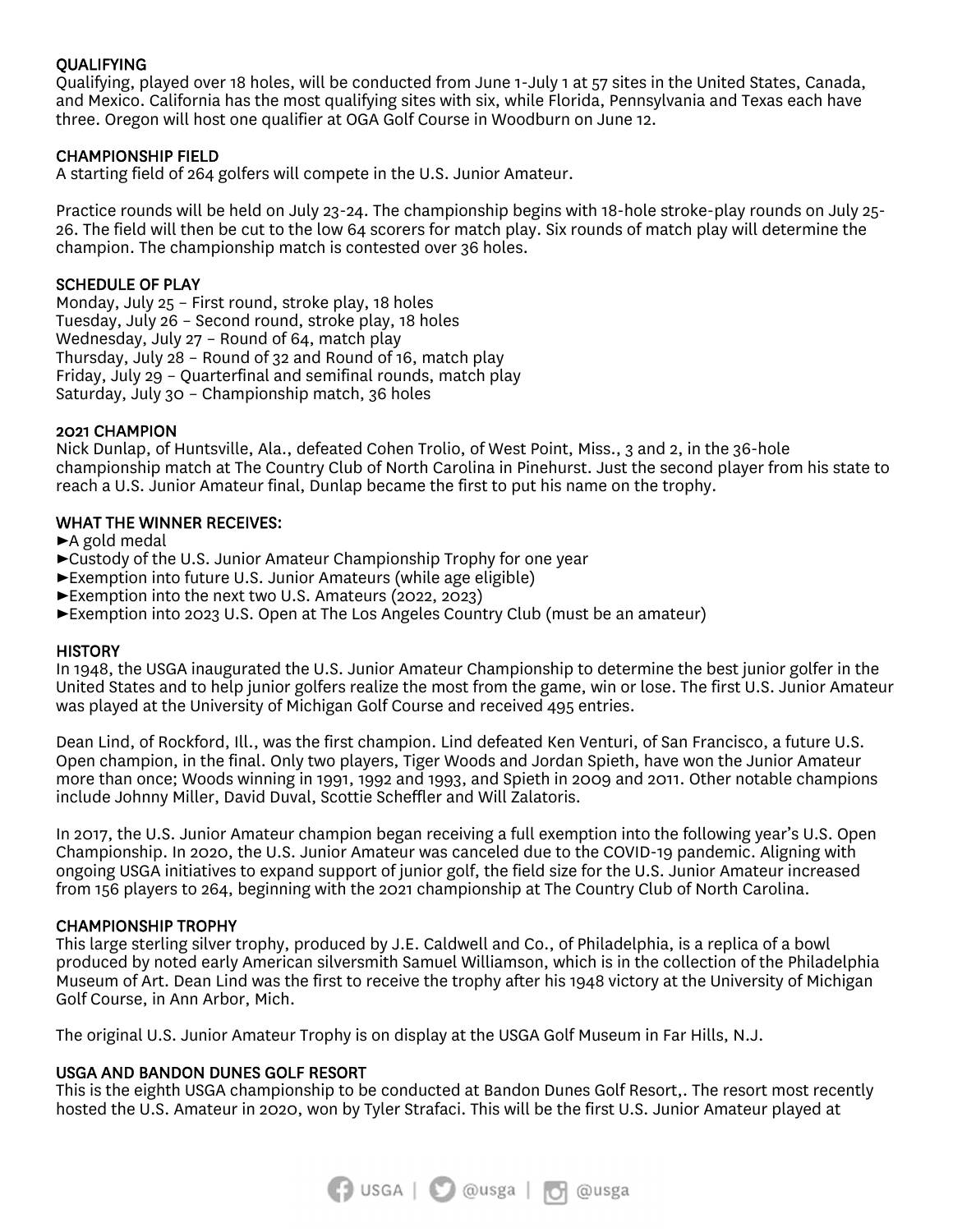Bandon Dunes Golf Resort. With the 2022 U.S. Junior Amateur, Bandon Dunes becomes the first site to host eight different USGA championships.

In 2021, the USGA and Bandon Dunes Golf Resort announced an agreement that will bring 13 USGA amateur championships to the resort over the next 23 years. Bandon Dunes Golf Resort will host both the U.S. Women's Amateur and U.S. Amateur in 2032 and again in 2041, marking the first time those two original USGA championships will be contested on the same site in the same calendar year. The resort will also host the U.S. Junior Amateur and U.S. Girls' Junior in 2045, which will mark the fourth time those championships will be conducted at the same facility in the same year. The agreement also includes the 2029 Walker Cup Match and the 2038 Curtis Cup Match.

# PREVIOUS USGA CHAMPIONSHIPS AT BANDON DUNES GOLF RESORT

2006 Curtis Cup Match (Pacific Dunes): USA def. Great Britain and Ireland, 11.5-6.5 2007 U.S. Mid-Amateur (Bandon Dunes): Trip Kuehne def. Dan Whitaker, 9 and 7

2011 U.S. Amateur Public Links (Old Macdonald and Bandon Trails): Corbin Mills def. Derek Ernst, 37 holes 2011 U.S. Women's Amateur Public Links (Old Macdonald and Bandon Trails): Brianna Do def. Marissa Dodd, 1 up 2015 U.S. Women's Amateur Four-Ball (Pacific Dunes): Mika Liu and Rinko Mitsunaga def. Robynn Ree and Hannah O'Sullivan, 4 and 3

2019 U.S. Amateur Four-Ball (Old Macdonald and Pacific Dunes): Scott Harvey and Todd Mitchell def. Logan Shuping and Blake Taylor, 2 and 1

2020 U.S. Amateur (Bandon Dunes and Bandon Trails): Tyler Strafaci def. Charles Osborne, 1 up

# FUTURE USGA CHAMPIONSHIPS AT BANDON DUNES GOLF RESORT

- 2022 U.S. Junior Amateur
- 2025 U.S. Women's Amateur
- 2029 Walker Cup Match
- 2032 U.S. Amateur & U.S. Women's Amateur
- 2035 U.S. Girls' Junior
- 2037 U.S. Amateur Four-Ball & U.S. Women's Amateur Four-Ball
- 2038 Curtis Cup Match
- 2041 U.S. Amateur & U.S. Women's Amateur
- 2045 U.S. Junior Amateur & U.S. Girls' Junior

# USGA CHAMPIONSHIPS IN OREGON

This will be the 39th USGA championship and fourth U.S. Junior Amateur contested in Oregon. Tiger Woods (1993, Waverley Country Club) and Johnny Miller (1964, Eugene Country Club) both won U.S. Junior Amateur titles in the state of Oregon.

Bandon Dunes Golf Resort will host its eighth USGA championship, the most of any host site in the state. Waverley Country Club in Portland has hosted seven USGA championships, followed by Pumpkin Ridge Golf Club (6) and Eugene Country Club (5).

# Previous U.S. Junior Amateur Championships in Oregon (3):

1964: Eugene Country Club (Johnny Miller def. Enrique Sterling, 2 & 1) 1993: Waverley Country Club, Portland (Tiger Woods def. Ryan Armour, 19 holes) 2000: Pumpkin Ridge Golf Club, North Plains (Matthew Rosenfeld d. Ryan Moore, 3 and 2)

# OTHER CHAMPIONSHIPS AT BANDON DUNES G.R.

2005 Pacific Coast Amateur (Bandon Dunes and Pacific Dunes): Alex Prugh won by three strokes over Andres Gonzales, 281-284 2012 Pacific Coast Amateur (Bandon Trails and Bandon Dunes): David Fink won on the fourth playoff hole over Michael Anderson, Anton Arboleda, Taeksoo Kim and Matt Rawitzer, 291 (5-4-4-3), 291 (5-4-4-4), 291 (5-4-4-4),

291 (5-4-5), 291 (5-4-5)

# WINNERS OF U.S. OPEN & U.S. JUNIOR AMATEUR

Winners, Years of Championships Johnny Miller (1973 Open; 1964 Junior Amateur) Tiger Woods (2000, 2002, 2008 Open; 1991, 1992, 1993 Junior Amateur) Jordan Spieth (2015 Open; 2009, 2011 Junior Amateur)